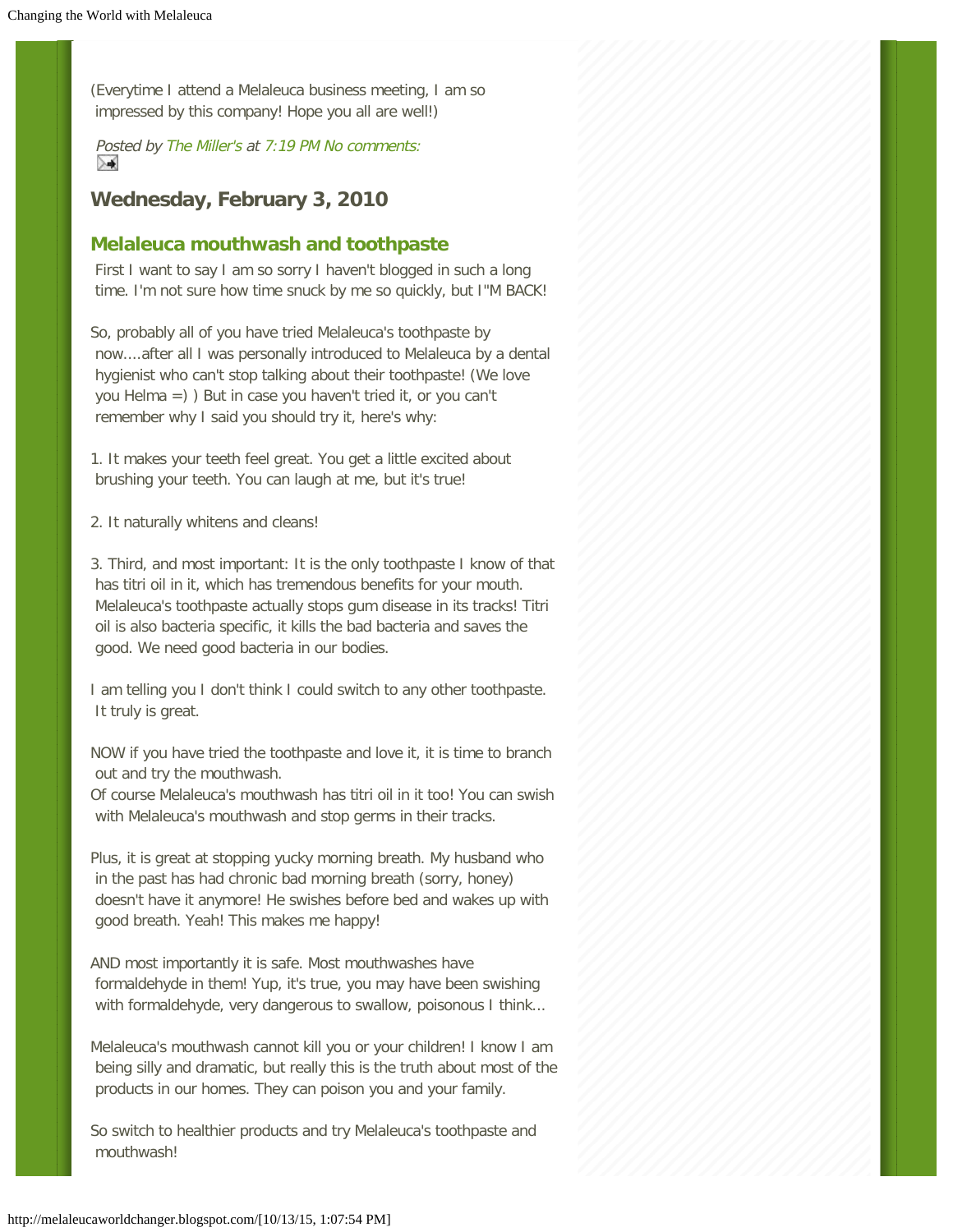p.s. You can get Melaleuca toothpaste with or without flouride - your choice. The children's toothpaste does not have titri oil in it. Maybe Melaleuca will change this.... I hope so. I alternate the adult toothpaste with the kid toothpaste for my kids. This makes them happy! Fun kid toothpaste one night, and mom and dad's toothpaste the next.

Have a great night! I think you all are fabulous!

Posted by [The Miller's](https://www.blogger.com/profile/02631682839004419312) at [8:19 PM](http://melaleucaworldchanger.blogspot.com/2010/02/melaleuca-mouthwash-and-toothpaste.html) [1 comment:](http://melaleucaworldchanger.blogspot.com/2010/02/melaleuca-mouthwash-and-toothpaste.html#comment-form) ≻≼

**Thursday, January 21, 2010**

#### **[Lemon-Brite Dishwashing Liquid](http://melaleucaworldchanger.blogspot.com/2010/01/lemon-brite-dishwashing-liquid.html)**

So, I really don't like washing dishes -and you might think I am exaggerating when I tell you how much I love Melaleuca's dishwashing liquid, but truly I am not. Lemon-Brite dishwashing liquid makes my life easier. And I am a HUGE fan of anything that makes my life easier. I used to hate to scrub pots and pans, so I would let them soak. Now, I hardly every have to soak anything, because Lemon-Brite Dishwashing Liquid makes washing my dishes easy! Really, it's true.

The other night I burnt my spaghetti sauce -yuck! I had black, hardened sauce on the bottom of my pan. I put my dish washing liquid directly on to the pan (no water)-and ahhhh, it took a little bit of elbow power, but I scrubbed and it came off so nicely!

Posted by [The Miller's](https://www.blogger.com/profile/02631682839004419312) at [9:47 PM](http://melaleucaworldchanger.blogspot.com/2010/01/lemon-brite-dishwashing-liquid.html) [No comments:](http://melaleucaworldchanger.blogspot.com/2010/01/lemon-brite-dishwashing-liquid.html#comment-form) ≻≼

# **Saturday, January 16, 2010**

## **[A Cool Story!](http://melaleucaworldchanger.blogspot.com/2010/01/cool-story.html)**

So, last week I was folding my laundry, and I saw that something red had spotted several of my white things in the wash and had gone through dryer. Myy little girls new Christmas shirt, my white zip up sweatshirt and a couple of other white pieces of clothing were stained. I sighed, ahhh.....and set them aside.

I had a really busy week and and probably approximately hmmm....I'd say a week or so later, I decided to try and see if Melaleuca could get my stains out.

Some of you know I used Melaleuca product before I ever joined Melaleuca and had had terrific success getting out stains with MELABRITE, their color safe laundry whitener/brightner. Since I have joined I have found they have a product called PRE-SPOT which has also been amazing at getting stains out.

I figured since red stains that have gone through the dryer are virtually impossible to get out, I had better pull out the BIG GUNS and use both products, just to insure the best possible results. I